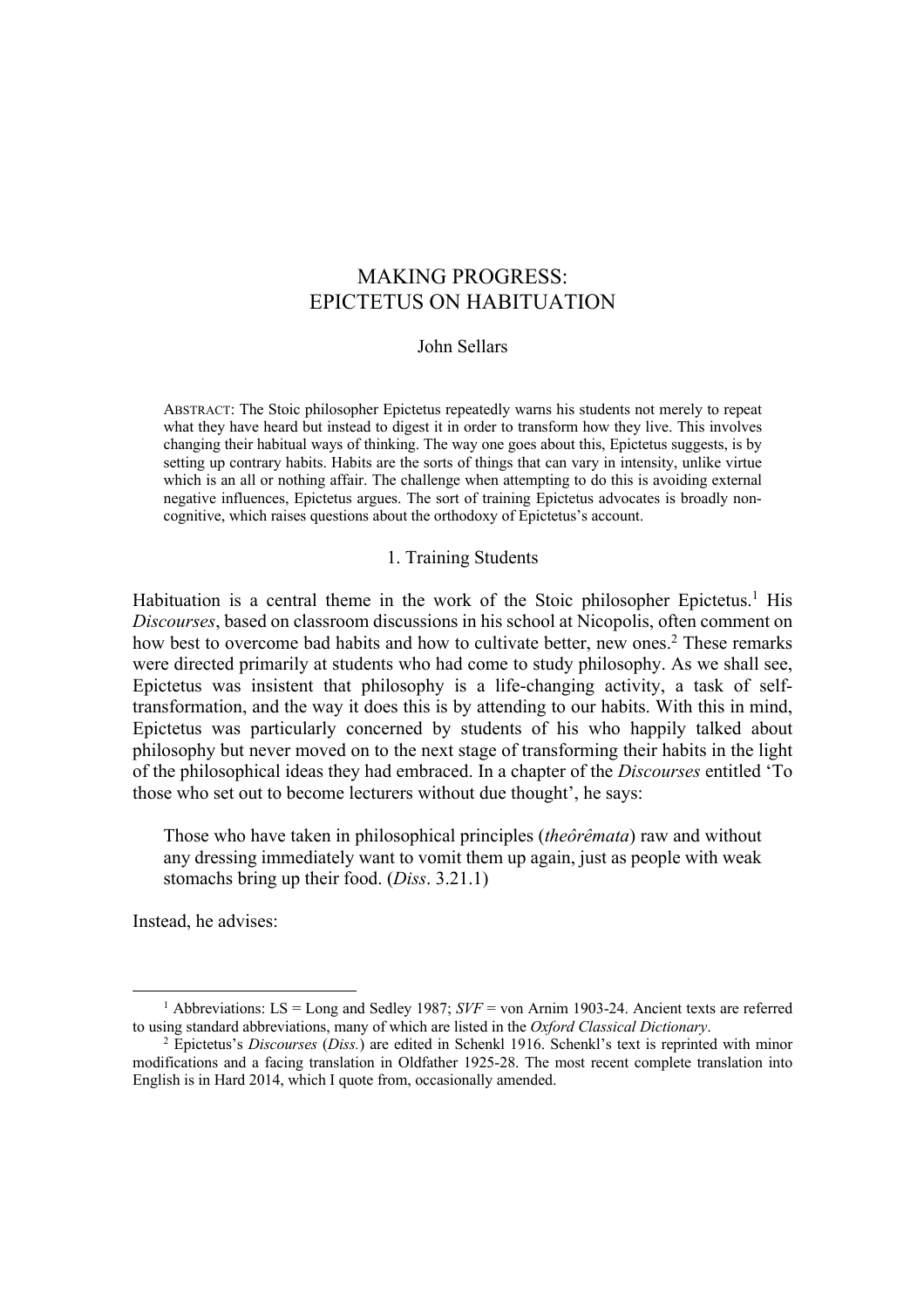Digest them first, and then you won't vomit them up in this way. Otherwise they do indeed become nothing more than vomit, foul stuff that isn't fit to eat. (*Diss*. 3.21.2)

This process of digestion or assimilation is essential, says Epictetus, if one is to make any philosophical progress, for it is only through such a process that one is able to benefit from the content of philosophical principles. He continues:

But after having digested them, show us some resulting change in your ruling centre (*hêgemonikon*), just as athletes show in their shoulders the results of their exercises and diet, and those who have become expert craftsmen can show the results of what they have learned. A builder doesn't come forward and say, 'Listen to me as I deliver a discourse about the builder's art', but he acquires a contract to build a house, and shows through actually building it that he has mastered the art. And you for your part should follow a similar course of action: eat as a proper human being, drink as a proper human being, dress, marry, have children, perform your public duties […]. Show us these things to enable us to see that you really have learned something from the philosophers. (*Diss.* 3.21.3- 6)

All of this is built on Epictetus's view that philosophy is, like building, an art or craft: something that one can talk about but also, primarily, something that one does. In particular he thinks philosophy is the art of living, a skill that enables us to live well (*Diss*. 1.15.2).<sup>3</sup> The master of this art – the Stoic sage – will display his or her mastery not in words but in actions. By contrast, the beginning student remains wedded to words:

'Come and listen to me reading out my commentaries.' Away with you, look for someone [else] to vomit over. 'Yes, but I'll expound the teachings of Chrysippus to you like no one else can, and analyse his style with perfect clarity, and even mix in some of the brio of Antipater and Archedemus.' (*Diss.* 3.21.6-7)

This is one of many passages in the *Discourses* in which Epictetus warns his students against getting lost in textual interpretation for its own sake (cf. *Diss*. 1.4.6-7). As a number of commentators have noted, that this warning was deemed necessary might indicate that Epictetus and his students in fact devoted a good deal of time to reading and analysing the works of Chrysippus in the classroom.<sup>4</sup> Epictetus does not seem to have

<sup>&</sup>lt;sup>3</sup> On the Stoic claim that philosophy is an 'art of living', see Sellars 2009.

 $4$  See, for example, Barnes 1997, 48, and Cooper 2007, 10-11.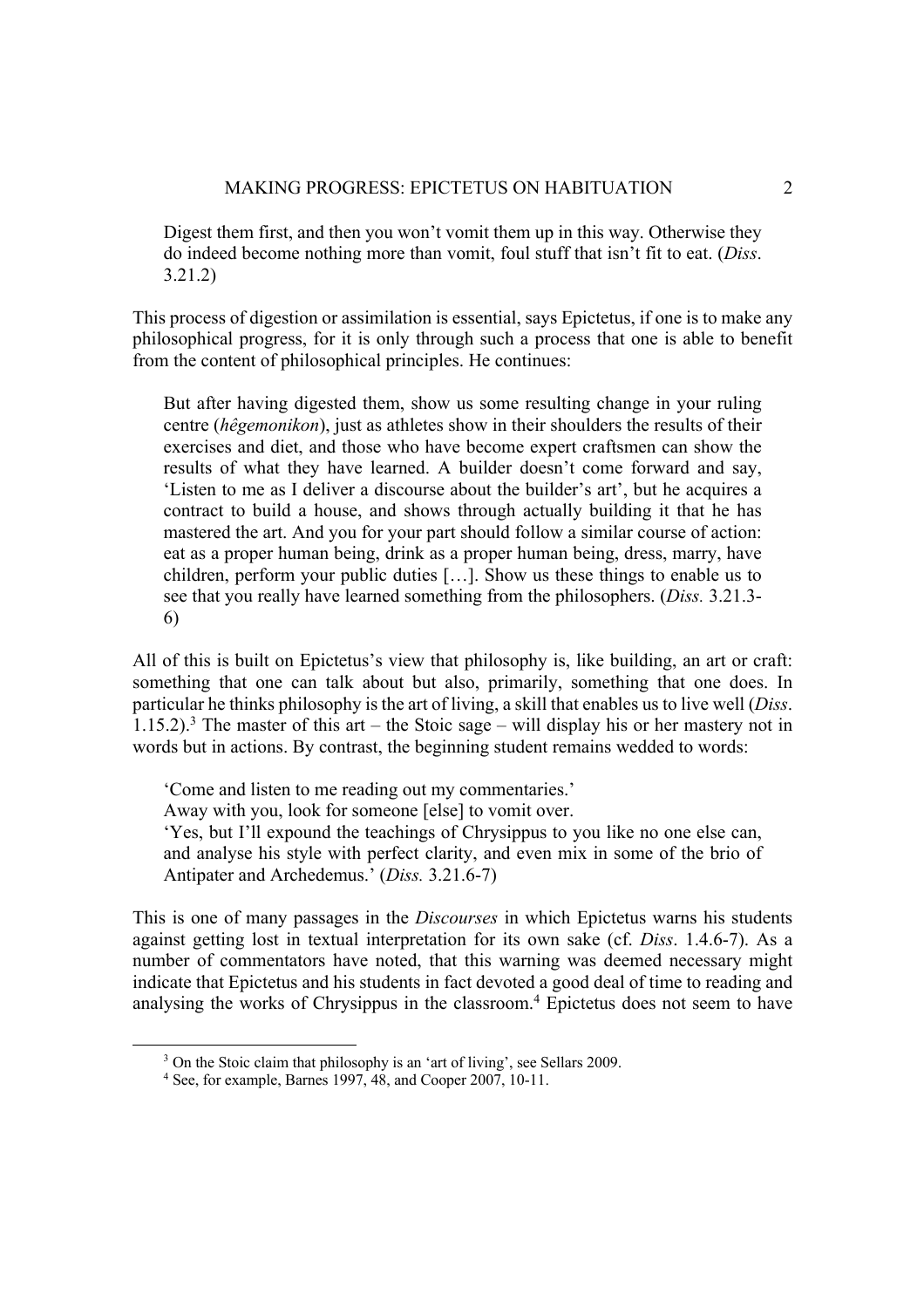had a problem with the activity of close textual analysis; his concern was with what one does with the results of such work. The goal, he insists, is ethical self-transformation. Students may well become experts the analysis of philosophical texts, but:

Shouldn't they return home as people who are patient and helpful towards others, and have minds that are free from passion and agitation, and are furnished with such provisions for their journey through life that they'll be able, by that means, to face up well to everything that comes about, and draw honour from it? (*Diss.*  3.21.10)

Epictetus goes on to compare the student who becomes so infatuated by philosophy that they think it might be a good idea to try to teach it, to someone who thinks they are qualified to work as a doctor simply because they have acquired a supply of medicines, even though they don't know how to administer them  $(Diss. 3.21.20-21)$ .<sup>5</sup> To such people who want to rush into the profession of talking about philosophy all day, Epictetus counsels the following:

But if philosophical principles hold a fascination for you, sit down and reflect on them within yourself, but don't ever call yourself a philosopher, and don't allow anyone else to apply that name to you. (*Diss.* 3.21.23)

Instead of launching into a career of teaching philosophy, the student serious about the subject ought to take some time out to reflect privately.

The *Discourses* were, according to the prefatory letter that has been transmitted with them, written down by Arrian, one of Epictetus's students, who went on to become a noted historian (*Diss*. Praef. 1-2). Arrian is also credited with compiling the *Handbook*, a much shorter collection of material that summarizes the key ideas running through the *Discourses* (Simplicius, *in Ench*. Praef. 4-9). <sup>6</sup> Towards the end of the *Handbook* there is one chapter that picks up on the same theme. It opens with similar advice:

<sup>5</sup> Compare this with the comments of Musonius Rufus, *Diatr*. 5 (Hense 1905, 19-22), which stress the importance of practical experience: 'Suppose there are two doctors. One of them can talk about medical matters as if he had the greatest possible acquaintance with them, but has never actually cared for sick people. The other is not able to talk about medical matters but is experienced in healing in accordance with medical theory. Which one would you choose as your doctor if you were ill?'. The interlocutor responds, 'The one who is experienced in healing'. This passage is discussed further below. See also the discussion in Stephens 2013. 6 The *Handbook* (*Ench*.) is edited and translated in Boter 1999. Simplicius's commentary on the

*Handbook* (*in Ench.*) is edited in Hadot 1996 and translated in Brennan and Brittain 2002.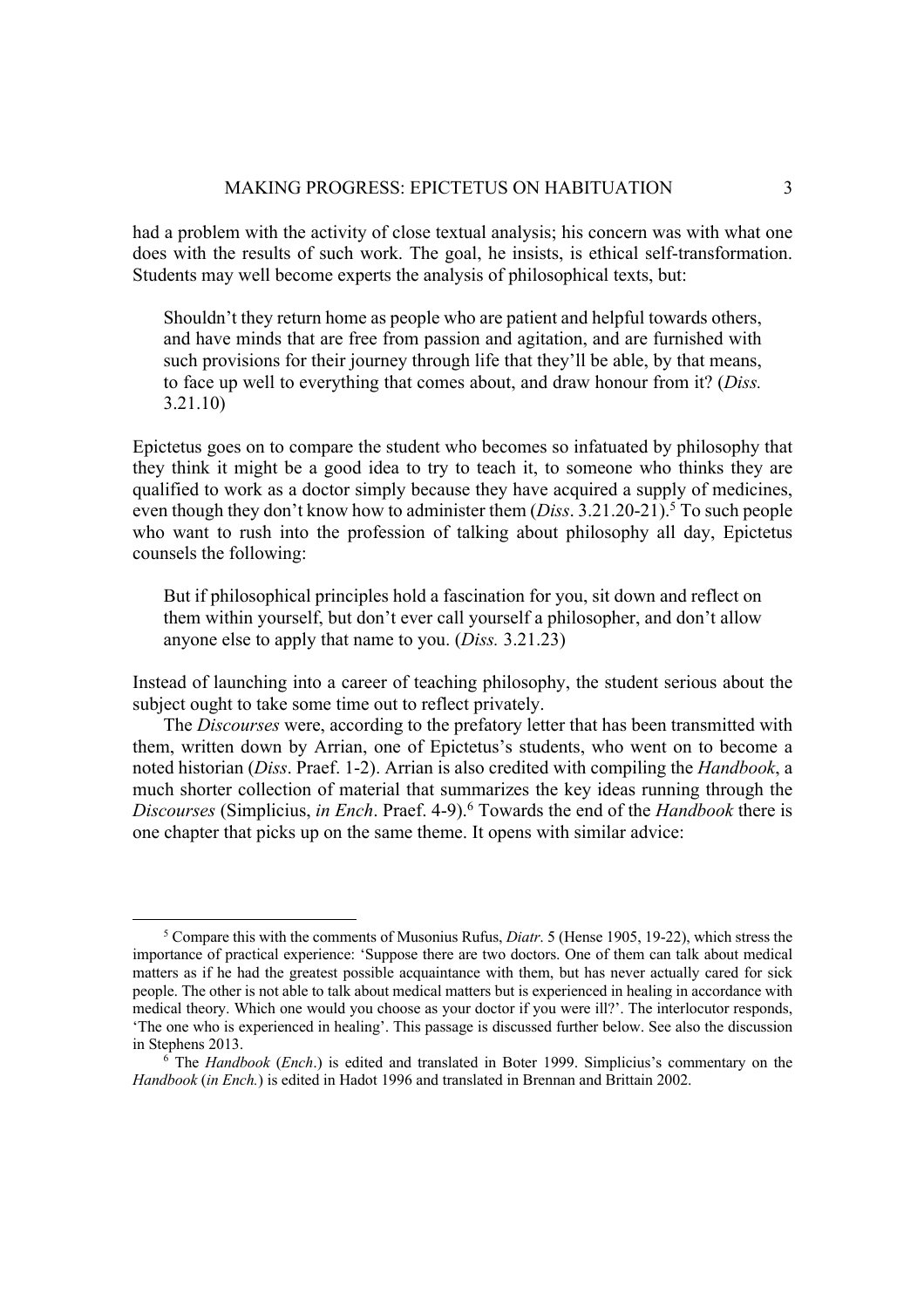Do not call yourself a philosopher on any occasion, and do not talk much about philosophical principles in the presence of non-philosophers, but practise what follows from those principles. For instance, at a banquet do not say how people should eat, but eat as people should. (*Ench.* 46.1)

The vomit is not far behind, so to speak:

And when a discussion arises about some philosophical principle among nonphilosophers, keep silent for the most part; for there is a fair risk that you will vomit up immediately what you have not digested. (*Ench.* 46.2)

Once again, Epictetus insists on the importance of digestion of philosophical principles (*theôrêmata*). Whereas in the *Discourses* he used builders as his example, emphasizing his idea that philosophy is an art or craft (*technê*), here in the *Handbook* he takes digestion more literally:

For sheep, too, do not bring their food to the shepherds to show them how much they have eaten, but after they have digested their food within themselves, they produce wool and milk outside themselves; you too, therefore, do not show the philosophical principles to the non-philosophers, but show them the deeds that result from the principles as digested by you. (ibid.)

At first glance, then, Epictetus's view seems fairly clear: students of philosophy are all too keen to talk about philosophy, vomiting up what they have just heard. Instead, they ought to focus their attention on assimilating philosophical principles in order to affect self-transformation. The ideal wise person or sage, by contrast, will be less concerned with talking about philosophical ideas, and more concerned with behaving in accordance with them. They will demonstrate their excellence of character through actions rather than words.7

# 2. Making Progress

While this distinction between sages and beginning students captures something of what Epictetus says, it cannot be the whole story, in part because Epictetus himself complicates this dichotomy. According to early Stoic doctrine, humankind divides into two categories:

<sup>7</sup> We shall qualify this claim later. To be more precise, the sage will be able to express their virtue through both their actions and their words, which will be in complete accord with one another. Having said that, given that the goal is ultimately act virtuously rather than merely talk about it, it is not unreasonable to give actions priority here.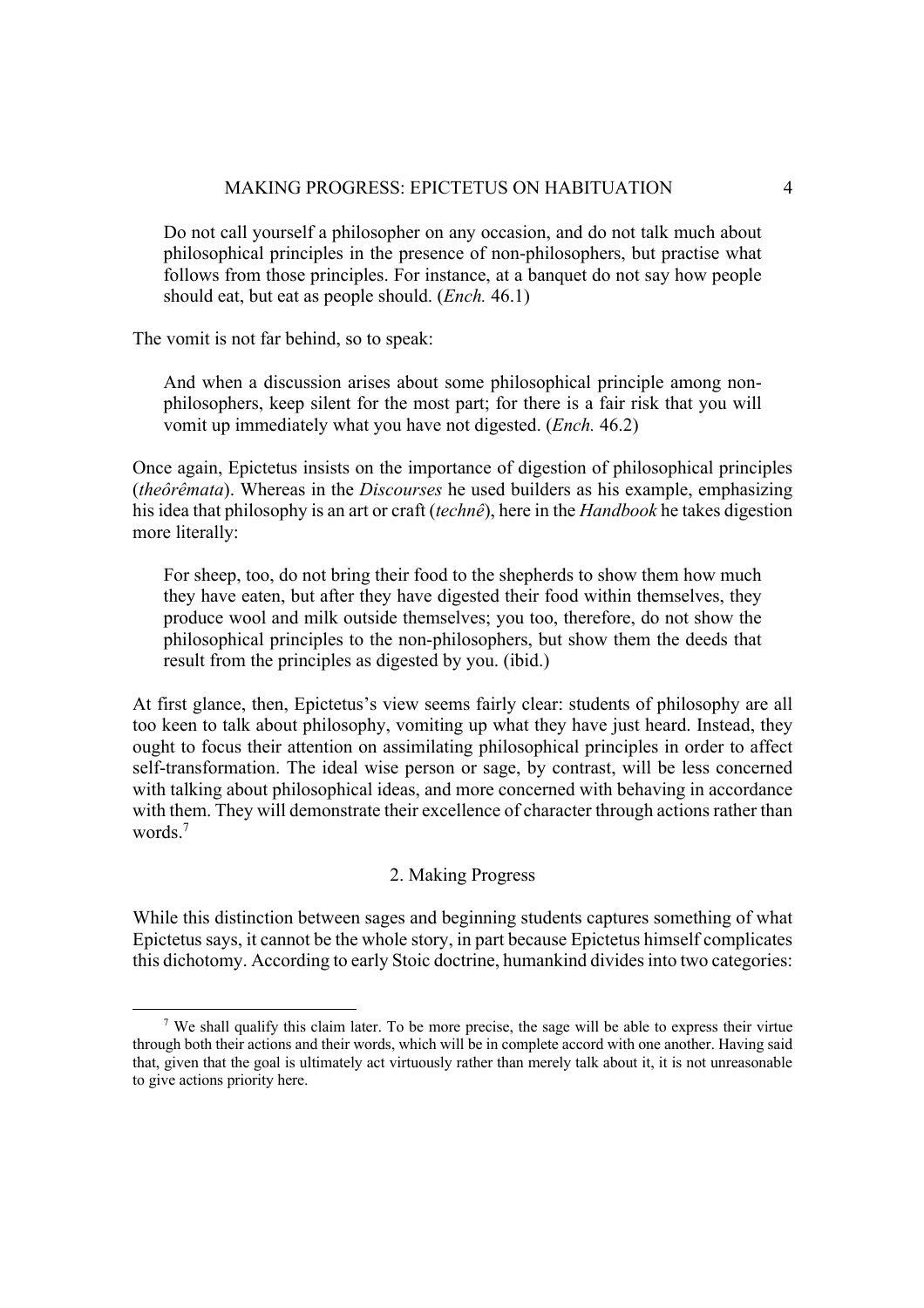the wise (*sophoi*) and the non-wise or foolish (*phauloi*).8 The wise, we are told, are exceedingly rare, so almost every one falls into the category of the non-wise.<sup>9</sup> Those who make progress towards wisdom, no matter how far they come, nevertheless remain firmly among the non-wise until some moment of transition at which they attain wisdom.10 As Plutarch reports it, somewhat sarcastically, 'the sage changes in a moment or a second of time from the lowest possible inferiority to an unsurpassable character of virtue'.<sup>11</sup> In a memorable image, Chrysippus is reported by Plutarch to have said that approaching wisdom is like drowning in a few feet of water: one might be close to the surface, but one is still drowning.12 As Cicero put it, 'when submerged in water one can no more breathe if one is just below the surface and on the verge of getting out, than one can in the depths'.13 One of the reasons why the Stoics insisted on this sharp division is because they took virtue or excellence (*aretê*) to be something that does not admit of degrees. It is, according to them, a completeness (*teleiotês*) and the perfection (*teleiôsis*) of a thing.14 As Chrysippus put it in another image, a stick is either straight or bent; likewise, one can be either virtuous or vicious.<sup>15</sup> One of the central doxographical reports says the following:

They [the Stoics] hold that there is nothing in between virtue and vice, whereas the Peripatetics say that between virtue and vice there is moral progress. For according to the Stoics, just as a piece of wood must be either straight or crooked, so a man must be either just or unjust (not more just or more unjust), and likewise with the other virtues. And Chrysippus holds that virtue can be lost, whereas Cleanthes says that it cannot be lost, the former maintaining that it can be lost as a result of drunkenness and melancholy, the latter that it cannot, owing to the virtuous person's firm cognitions. (Diog. Laert. 7.127, *SVF* 3.536, LS 61I)

Despite the minor difference of opinion between Chrysippus and Cleanthes reported here, the association of virtue with straightness as two things that do not admit of degrees remained current throughout the Stoa right through to the Roman period, with Seneca commenting that just as a straight line cannot be improved by any further change, so too

<sup>8</sup> See Stobaeus 2,99,3-5 (*SVF* 1.216, LS 59N). I cite Stobaeus according to the volume, page, and line numbers of Wachsmuth and Hense 1884-1912. This passage come from the epitome of Stoic ethics attributed to Arius Didymus, which is also edited and translated in Pomeroy 1999. Here, Arius refers to spoudaioi rather than sophoi.<br>
<sup>9</sup> Alexander of Aphrodisias, *Fat.* 199,14-22 (*SVF* 3.658, LS 61N).<br>
<sup>10</sup> For an extended discussion of this topic, see Brouwer 2014, 51-91.<br>
<sup>11</sup> Plutarch, *De prof. in virt.* 75c (*SVF*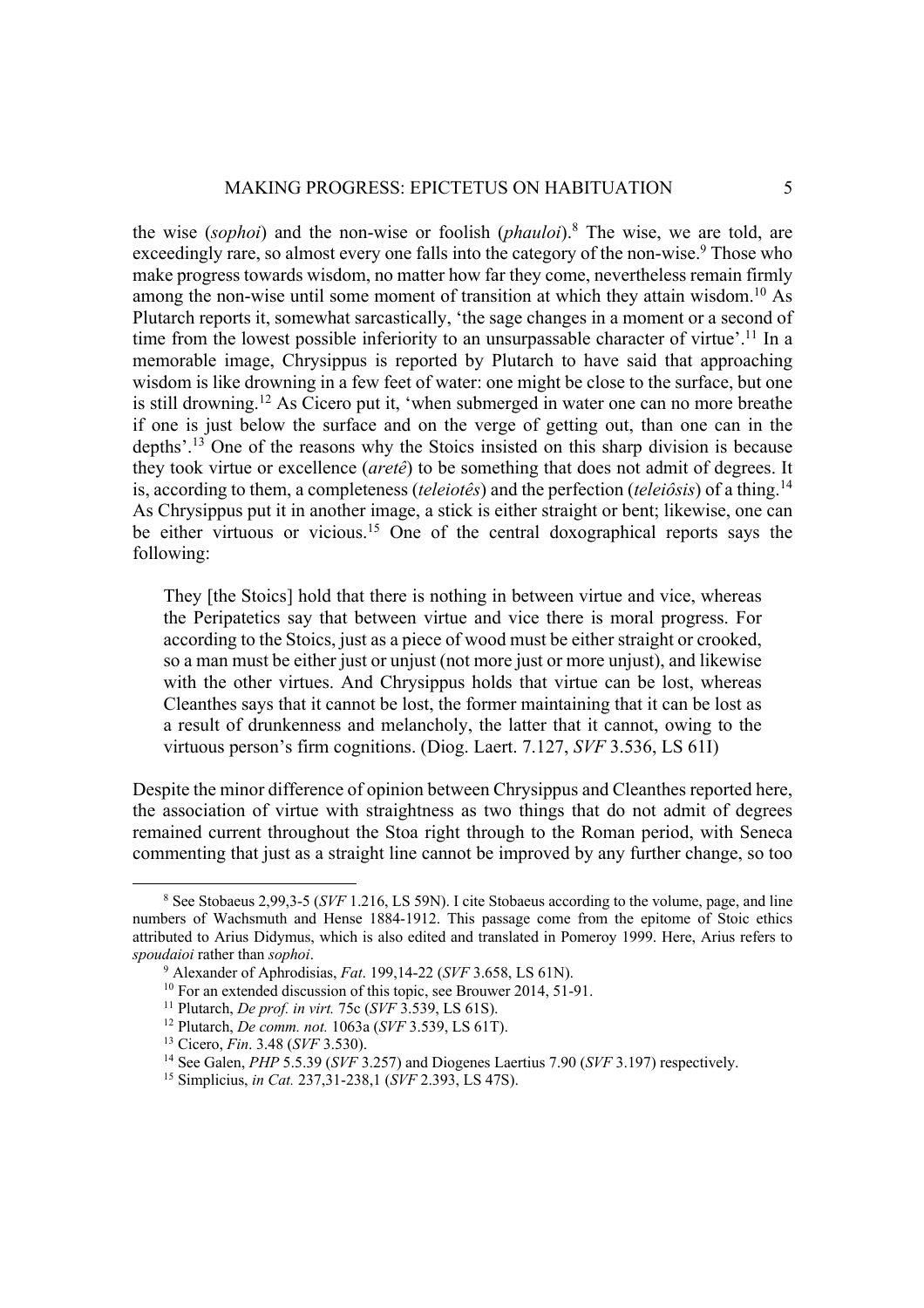in the case of virtue: 'it too is straight; it does not admit of curvature' (*Ep*. 71.20; cf. *Ep*. 66.8). As Graver and Long note (2015, 537), the same Latin word, *rectus*, means both 'straight' and 'right', so there is something of a play on words here. In both cases these are all or nothing affairs.

This stark division in the early Stoa between the wise and the non-wise looks like it might map on to the division in Epictetus between sages and beginning students. The matter is complicated, however, by the fact that Epictetus places great weight in his *Discourses* on an intermediate category: those who are making progress (*prokopê*).16 As we have just seen, Diogenes Laertius reports that this was a Peripatetic idea, not a Stoic one; indeed, he explicitly contrasts it with the Stoic view. Whether Epictetus was influenced directly by the Peripatetic tradition, or by what have been called 'Peripateticizing Stoics',17 the figure of the person 'making progress' is ubiquitous throughout the *Discourses*. Such a person is no longer a beginning student; they have started to make genuine progress towards wisdom, even if strictly speaking they remain drowning a couple of feet under the surface. This more advanced student focuses their efforts on the assimilation and digestion of philosophical principles in order to develop the appropriate character.

In his commentary on the passage from the *Handbook* quoted earlier, the Neoplatonist Simplicius suggests that:

He [Epictetus] addresses these comments to the person still making progress (not to the complete philosopher, who would no longer need such advice; nor would he say to a complete philosopher 'there's a great danger that you will immediately vomit up material that you have not digested') because people still making progress are troubled by the emotion of love of honour or showiness. (Simplicius, *in Ench.* 64.3-7)

Simplicius is surely right to note that this advice is directed to those who are making progress (*prokopê*). The complete philosopher (*teleios philosophos*), by which Simplicius presumably means a sage, need not worry about discord between their words and their actions, and so Epictetus's admonitions regarding talking too much about philosophy do not apply.

# 3. Contrary Habits

<sup>16</sup> See, among other places, *Diss.* 1.4, which is devoted to the notion of making progress (*prokopê*). For a full list of places where Epictetus discusses this and the *prokoptôn*, the person who is making progress, see Schenkl 1916, 670. For further discussion see Roskam 2005, 103-24.<br><sup>17</sup> For this phrase, see Bonhöffer 1894, 227, where he refers in particular to Panaetius, citing Cicero,

*Off.* 3.17. On Panaetius's relative disinterest in the perfect wise person, see Seneca, *Ep.* 116.5 (LS 66C). On his debt to the Peripatetic tradition, see Cicero, *Fin*. 4.79.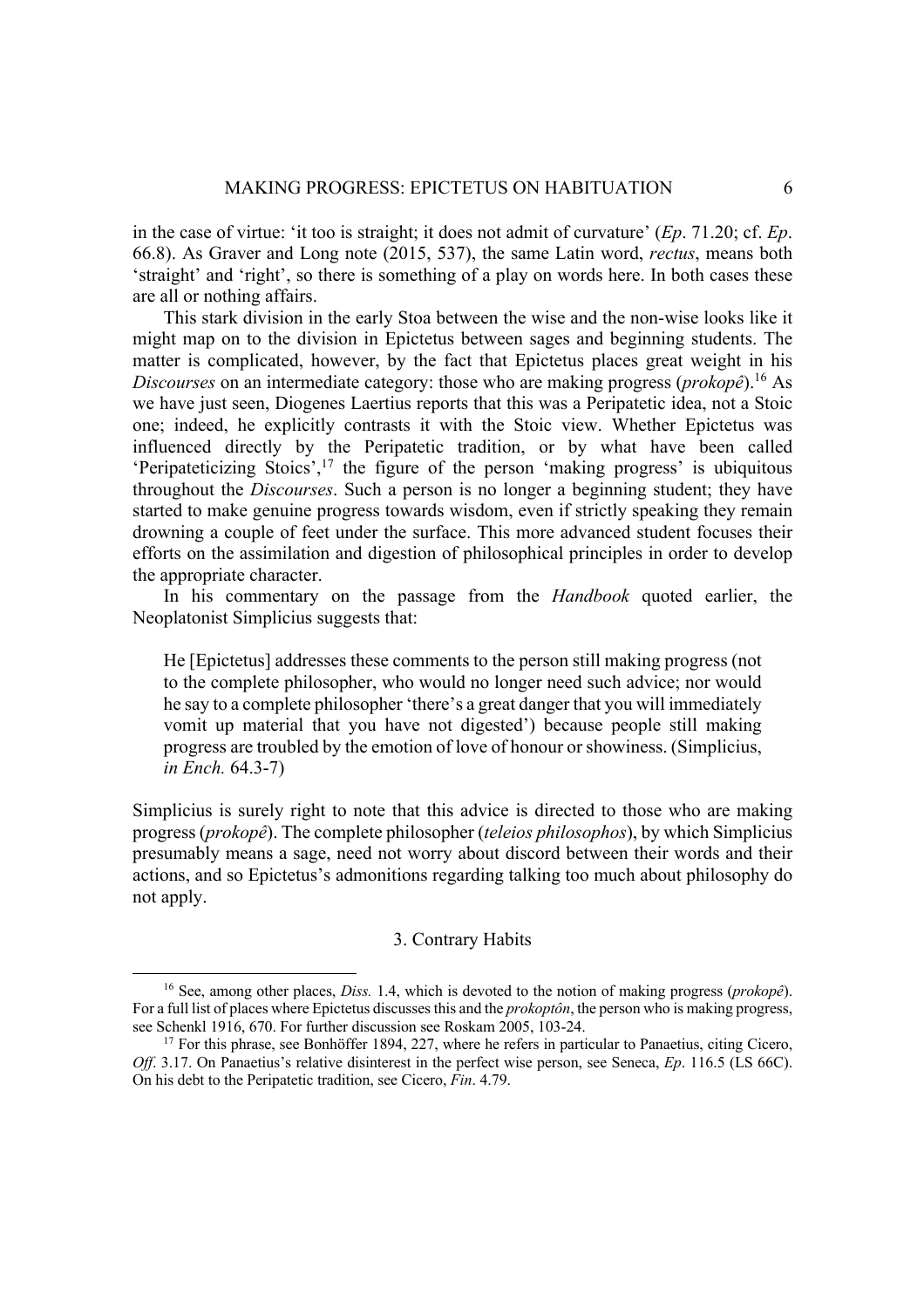So, Epictetus says that those who want to make ethical progress, but are caught in the habit of merely talking about philosophy, ought to cultivate the habit of silence. One might wonder whether this advice to remain silent is somewhat excessive. Epictetus answers this concern elsewhere (*Diss.* 1.27.3-6; 3.12.6): if someone has developed an unfortunate habit, the most effective way to remedy this is to replace it with a contrary habit (*enantion ethos*). For someone in the precarious state of making progress, mere moderation is not enough, he suggests; only going to the opposite extreme will do the work of undermining the engrained bad habit. In this he might be seen to be echoing the advice of Aristotle, who had recommended sometimes aiming at the contrary extreme of a vice in order to end up in the appropriate virtuous intermediate state (*Eth. Nic.* 1109b4- 6).

As to *how* one goes about developing a new opposed habit, Epictetus suggests that it is all very simple. All of our habits are the product of the relevant type of action. Again, this might be taken as an echo of Aristotle's advice that the best way to learn something is simply by doing it (*Eth. Nic.* 1103a33-b2). Epictetus puts it like this:

Every habit (*hexis*) and capacity (*dunamis*) is confirmed and strengthened by the corresponding actions, that of walking by walking, that of running by running. If you wish to be a good reader, read; if you wish to be a good writer, write. (*Diss*. 2.18.1-2)

The term translated in this passage as 'habit' is *hexis*, whereas when Epictetus talks about opposing habits with contrary habits he uses the word *ethos*. These two terms are both regularly translated as 'habit' by his recent English translators, although early modern Latin translations keep the distinction clear by using *consuetudo* for *ethos* and *habitus* for *hexis*, while the very first translation of the *Discourses* into English, by Elizabeth Carter, used 'custom' for *ethos* and 'habit' for *hexis*. <sup>18</sup> I follow recent translators in using 'habit' for both terms, and there are, I think, reasonable grounds for doing this, not least because Epictetus himself slides between the two terms in the chapter from which this passage comes. However, it is also worth noting that for the Stoics *hexis* is a technical term in their physics, referring to a level of pneumatic tension in objects that generates cohesion and gives them certain qualities.<sup>19</sup> Plutarch reports the following:

<sup>18</sup> For English translations that translate both *hexis* and *ethos* as 'habit', see e.g. Long 1887, Matheson 1916, Oldfather 1925-28, and Hard 2014. For early modern Latin translations that render *hexis* as *habitus*  and *ethos* as *consuetudo*, see Scheggio 1554, Wolf 1595, Upton 1741, and Schweighauser 1799-1800. For

<sup>&</sup>lt;sup>19</sup> Hijmans 1959, 64, contrasts this narrow use of *hexis* in Stoic physics with a broader one used in ethical contexts.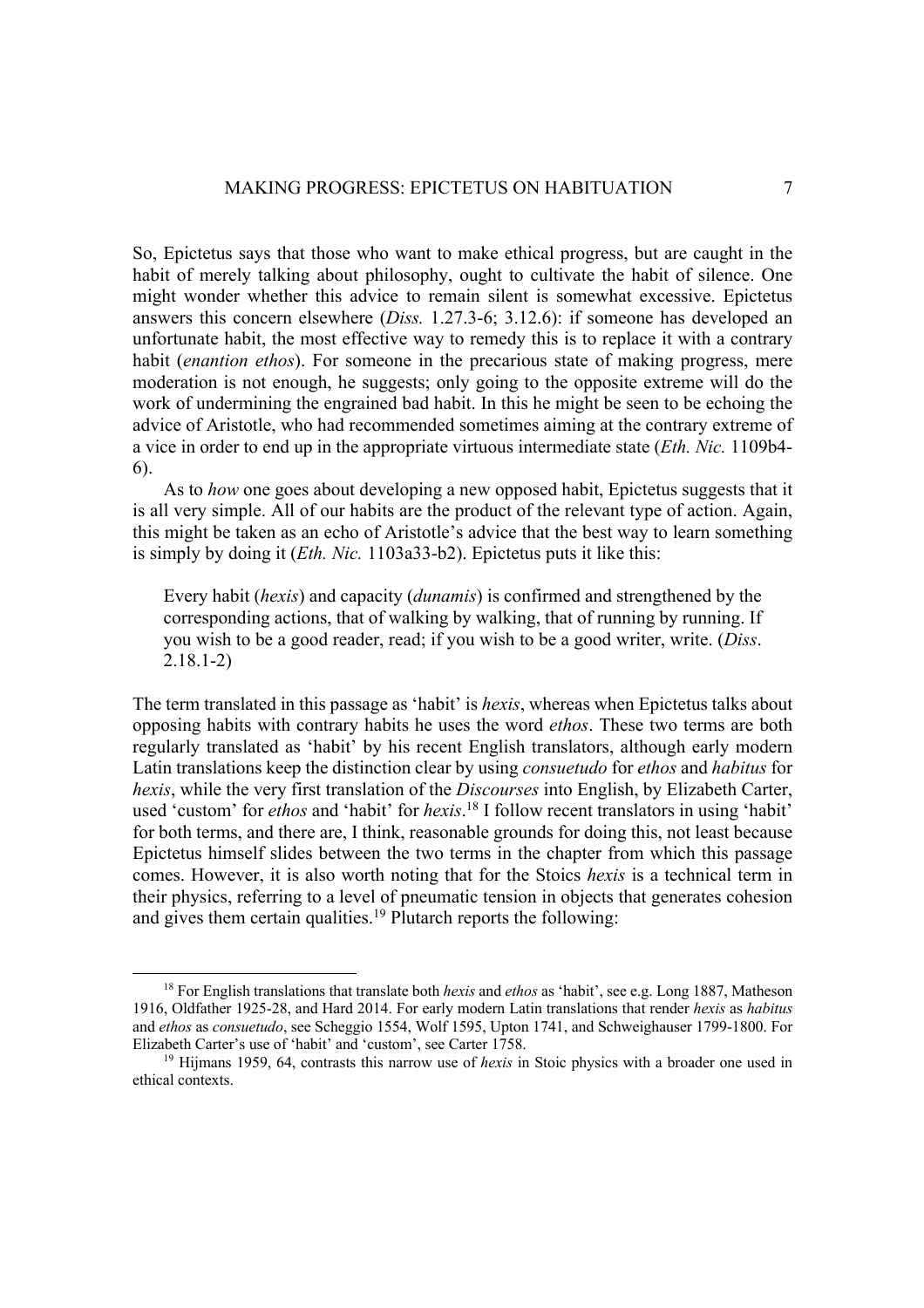In his books *On Hexis*, he [Chrysippus] again says that the *hexis* are nothing but currents of air: 'It is by these that bodies are sustained. The sustaining air is responsible for the quality of each of the bodies which are sustained by *hexis*; in iron this quality is called hardness, in stone density, and in silver whiteness. (Plutarch, *St. Rep.* 1053f, *SVF* 2.449, LS 47M)

In this context *hexis* is sometimes translated as 'cohesion', 'condition', or 'tenor'.<sup>20</sup> It is responsible for qualities that can vary in intensity, such as hardness, density, or whiteness. It forms one part on the Stoic *Scala naturae*, in which differing qualities in the physical world are explained by reference to varying degrees of tension (*tonos*) within the *pneuma*  that permeates all things. Within this continuum, *hexis* is the lowest level of tension, binding together physical objects and giving them their qualities. Next comes *phusis*, a more complex degree of tension generating life in organisms; then *psuchê*, giving powers of perception and movement to animals; and finally, *logikê psuchê*, producing reason within humans.<sup>21</sup> The notion of *hexis* is thus firmly embedded within Stoic physics.

The Stoics contrast this variable *hexis* with a *diathesis*, sometimes translated as 'disposition' or 'character', which is invariable.<sup>22</sup> These are sometimes referred to as scalar and non-scalar properties.<sup>23</sup> Thus, in Chrysippus's earlier example, the straightness of a stick is a *diathesis*, because it cannot vary in intensity: the stick is either straight or not.<sup>24</sup> Similarly, virtue is a *diathesis*, an all or nothing affair that is invariable.<sup>25</sup> By contrast, the hardness of iron *can* vary in intensity, they claim. It is worth noting that this is the terminological reverse of the view of Aristotle, who, in the *Categories*, says that virtue is a *hexis*, a state, which is stable, and not a *diathesis*, a condition, which is changeable.26 Simplicius, whom we met earlier, is one of our key sources here, writing in his commentary on the *Categories*:

<sup>&</sup>lt;sup>20</sup> Pomeroy 1999 translates *hexis* as 'condition'; Long and Sedley 1987 translate it as 'tenor', while Cherniss 1976 opts for 'habitudes'.

<sup>&</sup>lt;sup>21</sup> See Philo, *Leg. alleg.* 2.22-3 (*SVF* 2.458, LS 47P). <sup>22</sup> On *hexis* and *diathesis* in Stoicism, see Stobaeus 2.70.21-71.4 (*SVF* 3.104, LS 60L); these are translated as 'condition' and 'disposition' respectively in Pomeroy 1999, 31, and as 'tenor' and 'character' in Long and Sedley 1987. On this distinction, see further Brouwer 2014, 31-2.<br><sup>23</sup> See e.g. Graver 2007, 135-8.<br><sup>24</sup> See Simplicius, *in Cat.* 237,25-238,20 (*SVF* 2.393, LS 47S).<br><sup>25</sup> See Diogenes Laertius 7.127 (LS 61I)

<sup>(</sup>diathesis)'. For further discussion of Stoic virtue as a diathesis, see Jedan 2009, 58-65.<br><sup>26</sup> See Aristotle, *Cat.* 8, 8b25-9a13. The translations of *hexis* and *diathesis* as 'state' and 'condition'

respectively come from Ackrill 1963, 24. Note also *Eth. Nic.* 1106a10-12 on virtue as a *hexis*. The difference is merely terminological; the Stoics agree with Aristotle that virtue is a stable state or condition. See further Rist 1969, 3.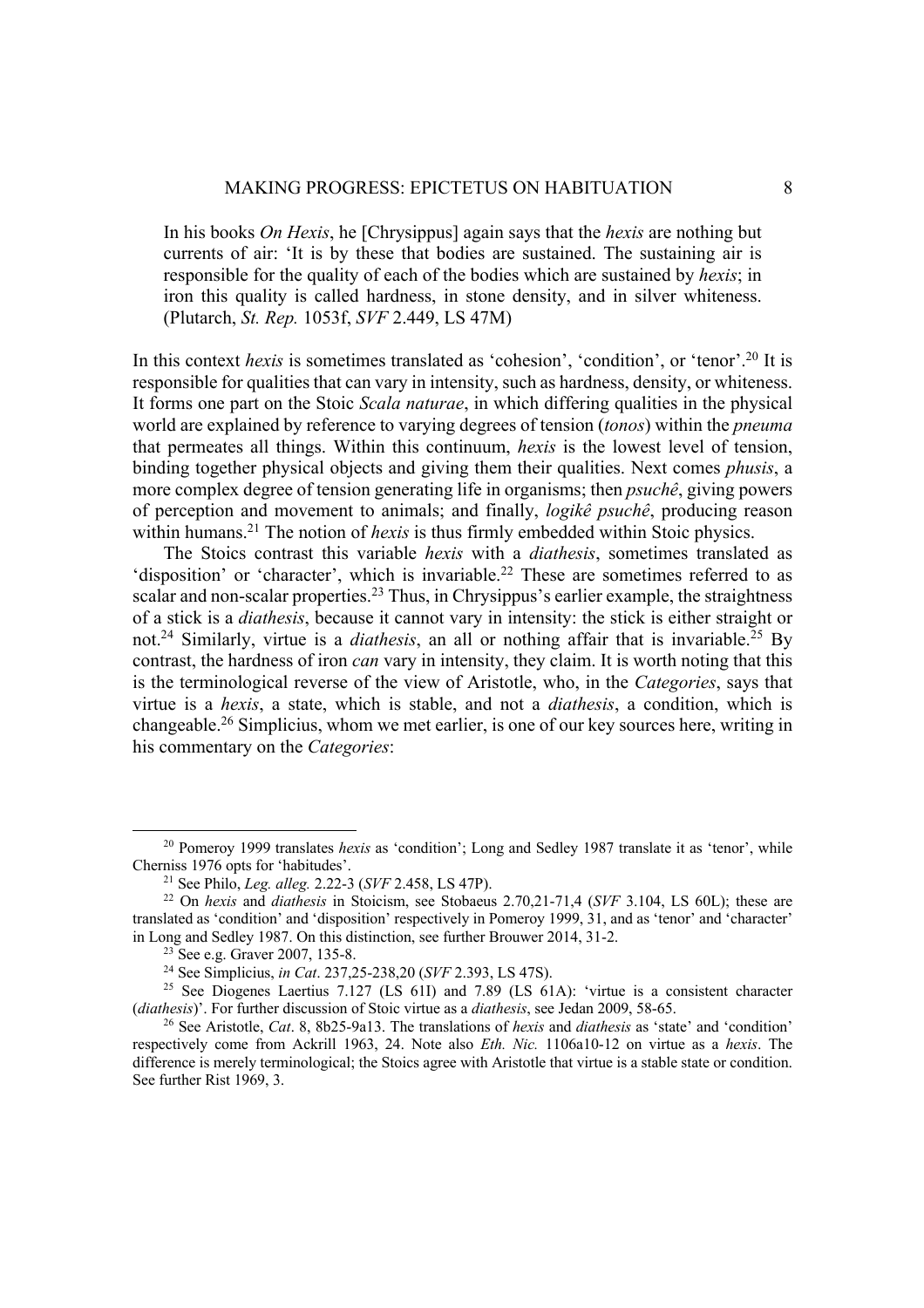It is worthwhile to understand the Stoics' usage in regard to these terms. In the opinion of some people, they reverse Aristotle by taking character (*diathesis*) to be more stable than habit (*hexis*). […] For they say that habits can be intensified and relaxed, but characters are not susceptible to intensification or relaxation. So they call the straightness of a stick a character […]. For the straightness could not be relaxed or intensified, nor does it admit of more or less, and so it is a character. For the same reason the virtues are characters […] because they are not susceptible to intensification or increase. (*in Cat.* 237,25-238,1, *SVF* 2.393, LS 47S)

Despite this apparent difference in kind, it is also worth noting that the Stoics define character (*diathesis*) as an unshakeable habit, that is, a special kind of *hexis* that is invariable and does not admit of degrees.27 In other words we ought to understand *hexis*  in two senses: i) a broad category encompassing properties that both can and cannot be varied, and ii) a narrower sub-category restricted to properties that can be increased or decreased, in contrast to the other sub-category of unchanging *diathesis*. <sup>28</sup> The important point in the present context is that for Epictetus there is a contrast between the sage who has the *diathesis* of virtue, which is an invariable, and the person who is making progress, who has a variable *hexis* that can be strengthened or weakened through processes of habituation.

Returning to our passage from Epictetus after this lengthy detour, a *hexis* or habit can be strengthened by the relevant actions. Similarly, refraining from an action will weaken any corresponding habit (*Diss.* 2.18.2-3). This leads Epictetus to argue that actions always have a twofold impact. Every good action is both good in itself but also beneficial in a further way, in so far as it contributes to the maintenance or development of a good habit. Likewise for bad actions, which damage us both immediately and in the longer term, in so far as they perpetuate a bad habit (*Diss*. 2.18.5-12). Consequently every action we undertake will potentially contribute to either a virtuous or a vicious circle. Given this, Epictetus suggests that it is essential at all times to remain in a continual state of vigilance, for even a tiny slip can have greater negative consequences than one might expect. Not only that, once one stops paying attention to one's actions, one will also develop a habit of not paying attention, making it much harder to maintain one's fragile state.<sup>29</sup> He writes:

When you relax your attention (*prosochê*) for a little while, do not imagine that whenever you choose you will recover it, but bear this in mind, that because of

<sup>&</sup>lt;sup>27</sup> On this point see Brouwer 2014, 59.<br><sup>28</sup> So Sambursky 1959, 85, who sees *diathesis* as 'a special case of *hexis*', and Graver 2007, 136-7, who describes *hexis* as a broad class encompassing both *diathesis*, which is nonscalar, and *hexis* proper, which is scalar.<br><sup>29</sup> On the topic of attention (*prosochê*) in Epictetus, see Sellars 2018.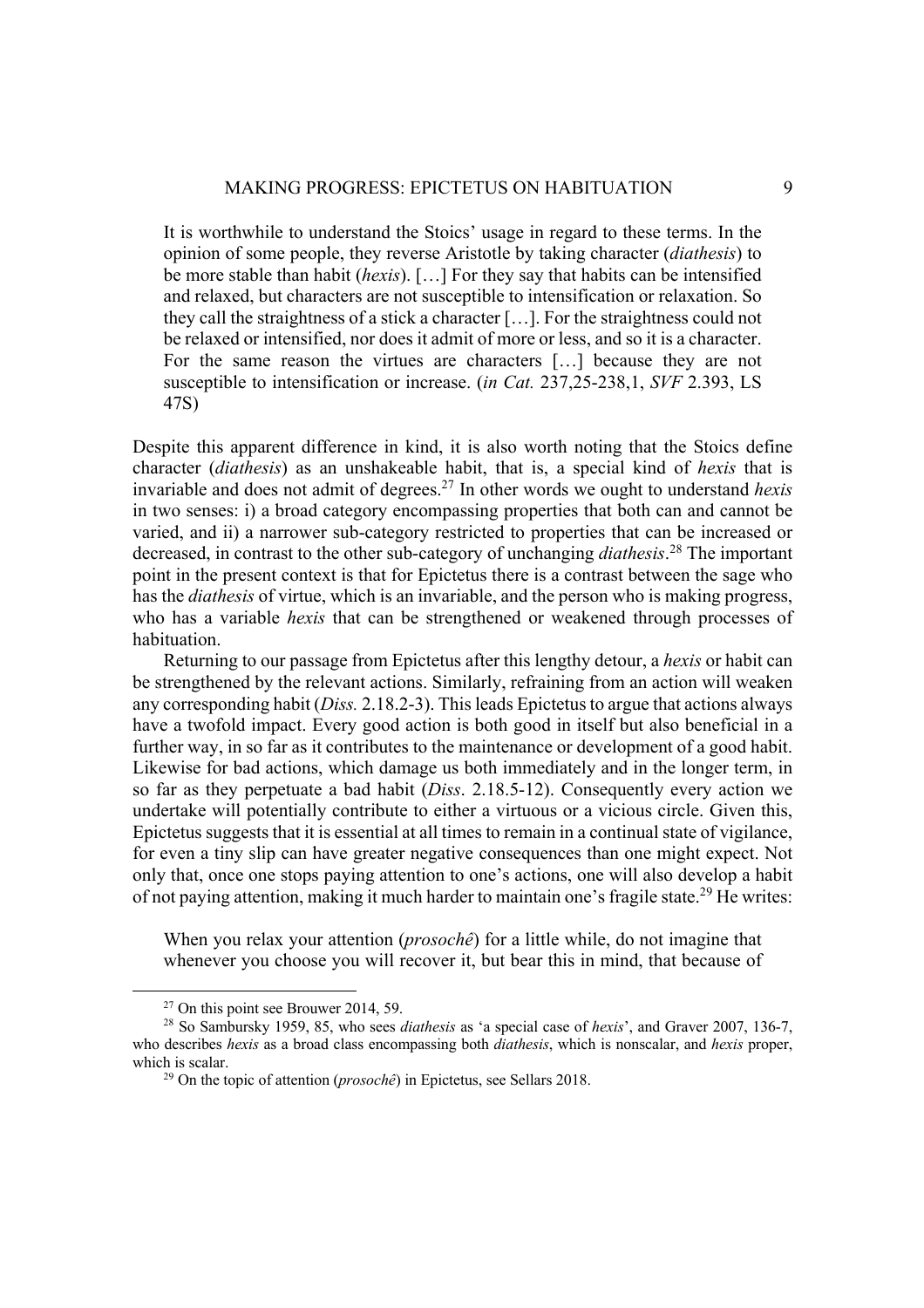the mistake which you have made today, your condition must necessarily be worse as regards everything else. For, to begin with – and this is the worst of all – a habit (*ethos*) of not paying attention is developed. (*Diss*. 4.12.1-2)

So, one must remain vigilant in order to avoid developing bad habits, but also vigilant about remaining vigilant, in order to avoid developing a habit of inattention. As Epictetus' teacher Musonius Rufus put it, 'to relax the mind is to lose it'.30 Epictetus likens these processes of habituation to physical damage and recovery (*Diss.* 2.18.11). The mistaken judgement one makes that leads to a bad action leaves a mark on the mind, just as a whip might leave a weal on the flesh. Unless that mark is able to heal completely, the next time it will become a deeper wound.<sup>31</sup> Repeated bad actions damage the mind just as the whip cuts into the flesh. In the terms of Stoic physics, the *hexis* that is the state of one's soul is weakened by a reduction in its pneumatic tension. To someone who is easily provoked to anger, Epictetus says two things: keep quiet and remain vigilant (*Diss.* 2.18.12-14). Count how many days in which one has not got angry. The longer one can go without getting angry, the weaker the habit (*hexis*) will become until eventually it will be destroyed (*Diss.* 2.18.13). Thus, the positive counterpart to the vicious circle he warns about is that every tiny success will have a twofold virtuous impact, with the potential quickly to snowball into significant progress towards wisdom.

# 4. Negative Influences

So far we have seen Epictetus advocate the overcoming of existing bad habits by cultivating new ones that are diametrically opposed to them. While, as noted earlier, this might be taken to echo Aristotle's advice of aiming at an opposed extreme in order to land at the virtuous mean, it might equally follow the example of Diogenes the Cynic, who claimed that his own extreme behaviour deliberately set the note a little too high, in order to ensure that everyone else would hit the right note (Diog. Laert. 6.35), and it is worth noting that Epictetus nowhere mentions Aristotle in the *Discourses*, while his admiration for Diogenes is quite explicit. Indeed, Epictetus's most important extended discussion of Cynicism (*Diss*. 3.22) is in the chapter of the *Discourses* that comes immediately after the one with which we opened about those who wish to become lecturers in philosophy (*Diss*. 3.21). I do not think this is by accident, for Epictetus takes Cynicism to be the archetypal example of a philosophy expressed in actions rather than words, and also the one where the potential for dissonance between actions and words is

<sup>30</sup> Musonius Rufus, fr. 52 (Hense 1905, 133), from Aulus Gellius, *NA* 18.2.1. 31 One might compare this with Marcus Aurelius, who in *Meditations* 11.8 draws an analogy between a person cut off from society and a branch broken off a tree. Both can be grafted back on, but the more often this occurs, the weaker the bond will become.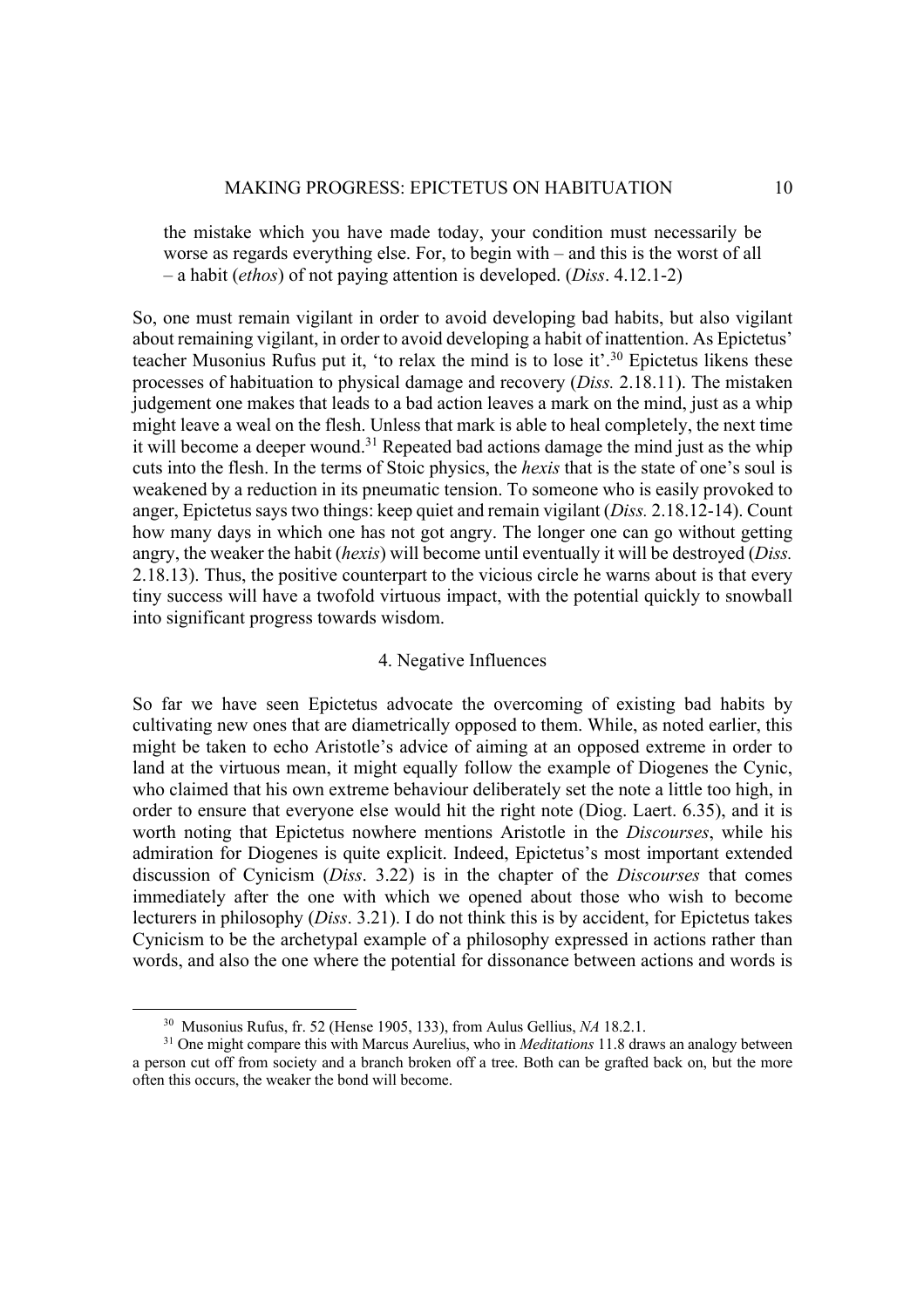at its greatest.32 Another common theme in the *Discourses* is Epictetus attacking his students for merely playing the part of the Cynic – such as not washing before coming to lectures – rather than acting in accord with Cynic principles (e.g. *Diss*. 3.22; 4.11.25-30).

As well as recommending this, Epictetus goes on to suggest that a particular danger for those trying to make progress is the influence of other people, especially given that almost every person that one is likely to encounter will be foolish, without virtue, and riddled with bad habits. He suggests that if two people spend time together, one will inevitably end up being influenced by the other: you will start to be shaped by their influence, or they will be shaped by you (*Diss*. 3.16.1-3). As he puts it rather bluntly, if you get too close to someone covered in dirt, you will end up covered in dirt yourself (*Diss*. 3.16.3).

He goes on to analyse an encounter between someone trying to make progress and a typical non-wise person (*Diss*. 3.16.7). In a social encounter the non-wise person will be much stronger than the student of philosophy in two ways: first, their views will be based on firm judgements, albeit incorrect ones, and, second, their actions will be in accord with their beliefs, even if the actions are vicious and the beliefs are false. The student of philosophy, by contrast, will still be unsure about their judgements and won't yet act fully in harmony with their professed commitment to virtue. In short, the fool is secure in his ignorance while the student remains in a fragile state. Thus Epictetus argues that in such an encounter it will always be the student who is trying to make progress who will suffer the negative influence of the non-wise, and never the other way around (*Diss*. 3.16.6).

Epictetus's solution to this is to counsel withdrawal from social situations where one might come into contact with non-philosophers. He writes:

Until these fine ideas of yours are firmly fixed within you, and you have acquired some power which will guarantee you security, my advice to you is to be cautious about joining issue with the non-wise (*idiôtês*). (*Diss*. 3.16.9)

Or, as he puts it elsewhere, 'flee far away from things that are too strong for you' (*Diss*. 3.12.12). Of course, spending time with the wise will cause no problems; in fact it will only benefit, but the wise are few and far between (*Diss.* 2.18.21). So Epictetus's advice for students of philosophy trying to make progress is to avoid social situations in order to avoid the harmful influence of other people's bad habits. He also recommends a complete dislocation from one's past life in order to break free from past habits and unhealthy influences (*Diss*. 3.16.11). And he chastises philosophy students who, having left home

 $32$  Whether this is due to Epictetus or Arrian is impossible to know. It is conceivable that the existing discourses that have come down to us reflect the order in which they were recorded and so reflect the order in which Epictetus himself addressed these topics. It is equally possible that the order of the discourses was determined by Arrian himself as he sorted through his lecture notes and prepared them for publication. Either way, I suggest that this is not a random juxtaposition.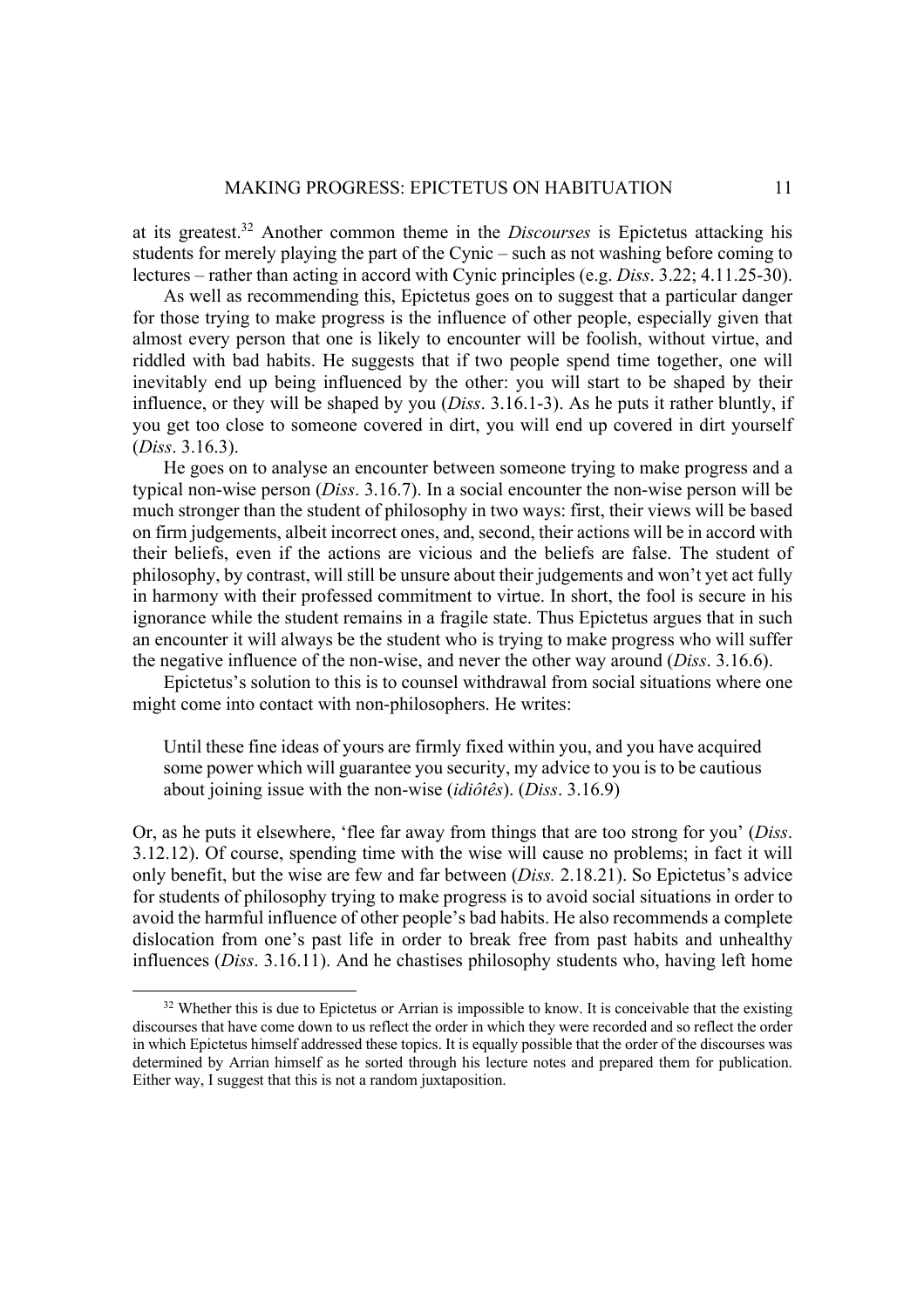to study philosophy, persist with their old habits as soon as they step outside of the classroom (*Diss*. 3.16.14). Real philosophical progress requires a complete break with the non-wise lives of other people and with one's own past non-wise way of life. A common theme in Epictetus's *Discourses* is the image of the philosopher as a doctor, the classroom as a hospital, and the student as a patient in need of treatment (*Diss*. 3.22.30). We might extend that medical analogy further by saying that bad habits are contagious and so the most appropriate treatment for those in recovery is quarantine. It is also worth noting, though, that the Stoics claimed that by nature people are disposed towards virtue, a point stressed by Epictetus's teacher, Musonius Rufus.<sup>33</sup> Despite the rarity of the sage, everyone, it is claimed, has an innate moral sensibility, and, left to their own devices, will develop towards virtue. Thus bad habits that lead us away from virtue are contrary to our natural state, and so in this sense they are a sickness or illness, perverting us from our natural, healthy state of progress towards virtue. Hence the medical analogy. This also means that the sickness of bad habits is often the product of some external influence, and so the one definitive way to avoid them is via social isolation. The student of philosophy should avoid all non-philosophers, for the health of their soul depends on it. It may be that Epictetus is deliberately setting the note a bit too high here, but his point is clearly made.

# 5. Non-Cognitive Training

All of this hopefully gives a good sense of the processes by which Epictetus thought one might transform one's habits for the better. Much of this is what might be called noncognitive training. It involves a clear contrast between the study of philosophical theory, which his beginning students have completed, and separate acts of training designed to digest that theory, which they have not. This was a distinction that Epictetus inherited from Musonius. In one of Musonius's lectures a contrast is drawn between theory (*logos*) and habit (*ethos*): theory tells us what is right (*orthôs*), while habit is concerned with acting in accordance with theory.<sup>34</sup> Musonius goes on to insist that in practical contexts such as medicine, navigation, or music, one would always choose someone accomplished in action over someone who had only mastered theory. Surely the same applies in the case of virtuous action, he adds: 'is it not much better to be self-controlled and temperate in all one's actions than to be able to say what one ought to do?'.35 Yet like Epictetus, Musonius does not reject the value of theory altogether, for it is after all the foundation of the entire enterprise:

<sup>33</sup> See Musonius Rufus, *Diatr.* 2 (Hense 1905, 6-8). 34 Musonius Rufus, *Diatr*. 5 (Hense 1905, 19,19-20-3). 35 Musonius Rufus, *Diatr*. 5 (Hense 1905, 21,11-14).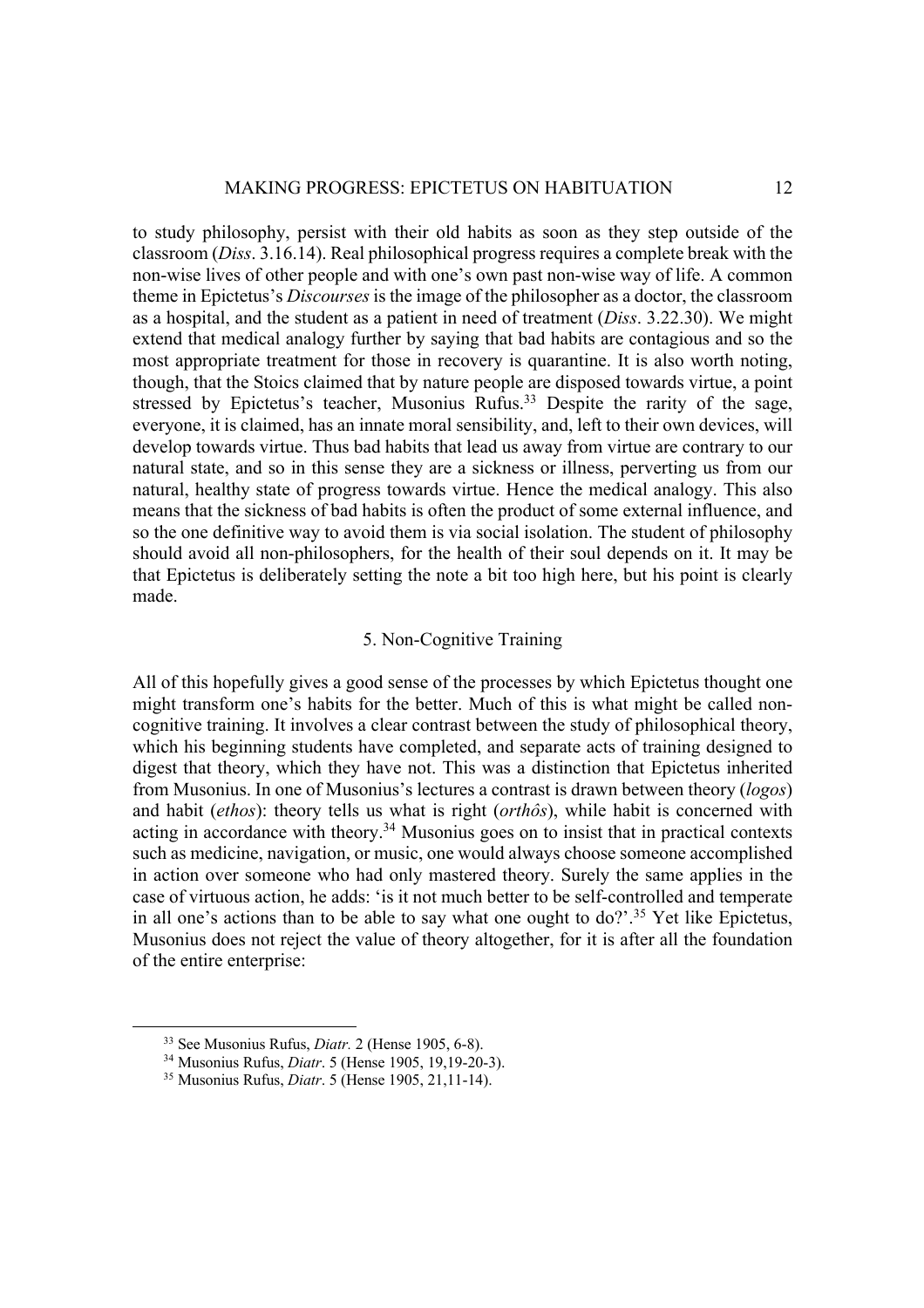Theory (*logos*) which teaches how one should act is related to application, and comes first, since it is not possible to do anything really well unless its practical execution be in harmony with theory. In effectiveness, however, practice (*ethos*) takes precedence over theory (*logos*) as being more influential in leading humans to action. (*Diatr.* 5, Hense 1905, 21,22-22,3)

To some, this focus on habits might seem out of place within the context of early Stoic philosophy. The early Stoics have a reputation for being cognitivists in ethics and moral psychology.36 According to a fairly standard view, the early Stoics argued that an individual's actions are determined by impulses (*hormai*) that are, in turn, determined by beliefs (*doxai*), which are the product of giving assent (*sunkatathesis*) to impressions (*phantiasiai*). <sup>37</sup> Once a belief has been generated by an assent, the impulse automatically follows, leaving no obvious room for weakness of will. If that is so, what role is there for habituation? If one believes that a certain course of behaviour is the right or desirable thing to do, then on this Stoic model the individual will surely simply do it, their impulses being determined by their beliefs.

Epictetus's focus on a variety of non-cognitive practices of habituation might at first glance seem to call into question his orthodoxy as a Stoic. As we have seen, his concern with this kind of practical training was inherited from his teacher Musonius. Traditionally Musonius has been taken to be a Stoic, although recently that view has been challenged and he has instead been presented as simply a generic (and potentially eclectic) philosopher.38 This raises the possibility that his focus on training may have come from some other, non-Stoic philosophical source. Roughly contemporary with Musonius, we also find an interest in non-cognitive habituation in Seneca. In Seneca's case the non-Stoic influence is quite explicit: he quotes from the Pythagorean *Golden Verses* and he reports that he learned at least some of these practices from his teacher Sextius, who operated a philosophy school in Rome.<sup>39</sup> The school of Sextius was known for being eclectic in outlook, drawing on Stoic and Pythagorean ideas among others.

All this might lead one to wonder if the stress on non-cognitive practices of habituation by Roman Stoics such as Epictetus, Musonius, and Seneca was the product of non-Stoic influences that drew them away from the purely cognitive approach to human action associated with the early Stoa. If that were the case, it would make Epictetus a heterodox Stoic. Yet the standard view of Epictetus is that, despite his own distinctive approach, he remained a thoroughly orthodox follower of the early Stoa. Over a century

 $36$  See e.g. Lloyd 1978, 237, and Inwood 1985, 52, as just two established examples. For some scepticism, see Sorabji 2000, 44-5.

<sup>&</sup>lt;sup>37</sup> On impulses and assents, see Stobaeus 2,88,1-7 (*SVF* 3.171, LS 33I); on impressions and assents, see Cicero, *Acad.* 2.145 (*SVF* 1.66, LS 41A).

<sup>&</sup>lt;sup>38</sup> See the case set out in Inwood 2017.<br><sup>39</sup> See esp. Seneca, *De ira* 3.36.1-3, with further discussion of Seneca and Sextius in Sellars 2014.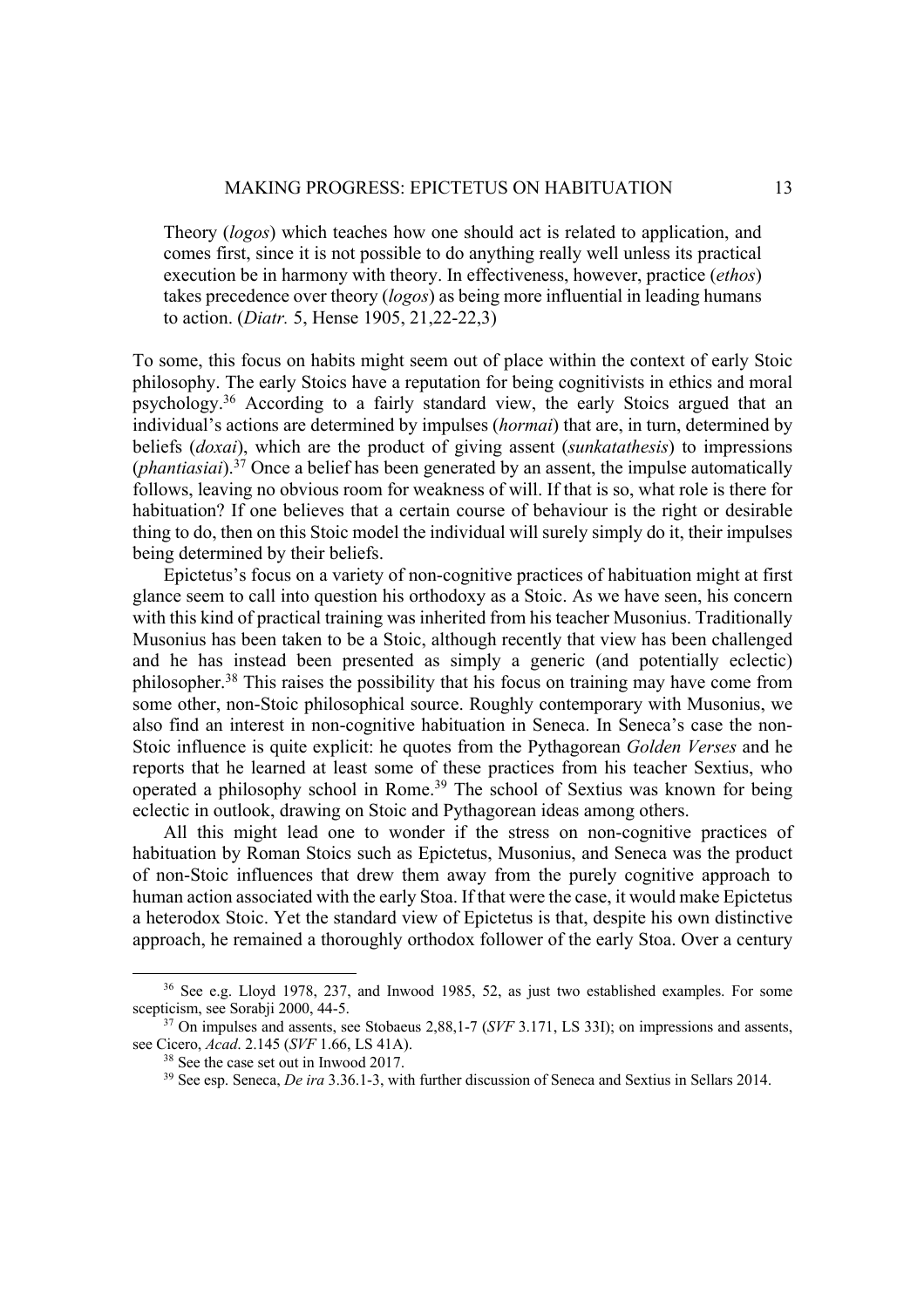ago, Bonhöffer argued that Epictetus paid little or no attention to the supposedly heterodox 'middle Stoics', instead confining his points of reference to the early Stoics, especially Chrysippus.40 More recent commentators have reiterated this view, even where they have highlighted the distinctive and original aspects of Epictetus's approach.<sup>41</sup>

So, on the one hand, Epictetus is widely held to be an orthodox Stoic while, on the other, his focus on non-cognitive practices of habituation appear to take him away from core Stoic teaching about the cognitive basis for human action. To complicate matters further, Epictetus himself seems to express agreement with the orthodox Stoic view when, for instance, he says that 'it is impossible to judge one thing to be advantageous and yet desire another' (*Diss*. 1.18.2). If that is the case, then why does he also think that we need to engage in non-cognitive processes of habituation?

Before trying to respond to that question directly, it is worth noting the way in which Stoics in general responded to the problem of weakness of will. Because, on their account, there can be no inner conflict between competing faculties in the mind, they needed to give some other explanation for situations in which people appear to act against their judgements. They did so by suggesting that such cases can be explained in terms of an inconsistency of judgement, understood as an oscillation: 'a turning of the single reason in both directions, which we do not notice owing to the sharpness and speed of the change'.42 It is not, on their view, the case that someone can believe one thing while at the same time acting against that belief. Instead, the apparent akratic has such unstable judgements that they might believe and act one way in a given moment, only to change their mind in the next, continually oscillating back and forth, unable to settle on a stable judgement. Indeed, this is one of the states that the Stoics thought ought to be avoided: Zeno's initial formulation of the Stoic *telos* was to live consistently (*to homologoumenôs*   $z\hat{e}n$ ), and consistency is one of the hallmarks of the Stoic sage.<sup>43</sup>

In the light of this, one would expect Stoic practices of habituation to be directed towards the cultivation of more stable and consistent judgements. The problem is not, according to the Stoics, that people act against their judgements; it is that their judgements oscillate between existing habitual patterns of judgement and newer ones that have not yet become fully embedded. Indeed, this is no doubt why Epictetus advised his students who were beginning to make progress to avoid contact with other people whose negative influence might contribute to an ongoing state of instability.

Another aspect of the Stoic account of action relevant here is their understanding of impulse (*hormê*). Unfortunately, this is especially complex and only the basic outlines can be given here. Impulse is something shared by all animals and humans. In animals

<sup>40</sup> See Bonhöffer 1894, iii-iv.

<sup>41</sup> See e.g. Long 2002, 7-8; Cooper 2007, 10; Klein 2020. 42 Plutarch, *Virt. mor.* 446f (*SVF* 3.459, LS 65G). For further discussion of the Stoic response to the problem of *akrasia*, see Gill 1983. 43 For Zeno's *telos* formulation see Stobaeus 2,75,11-12 (*SVF* 1.179, LS 63B).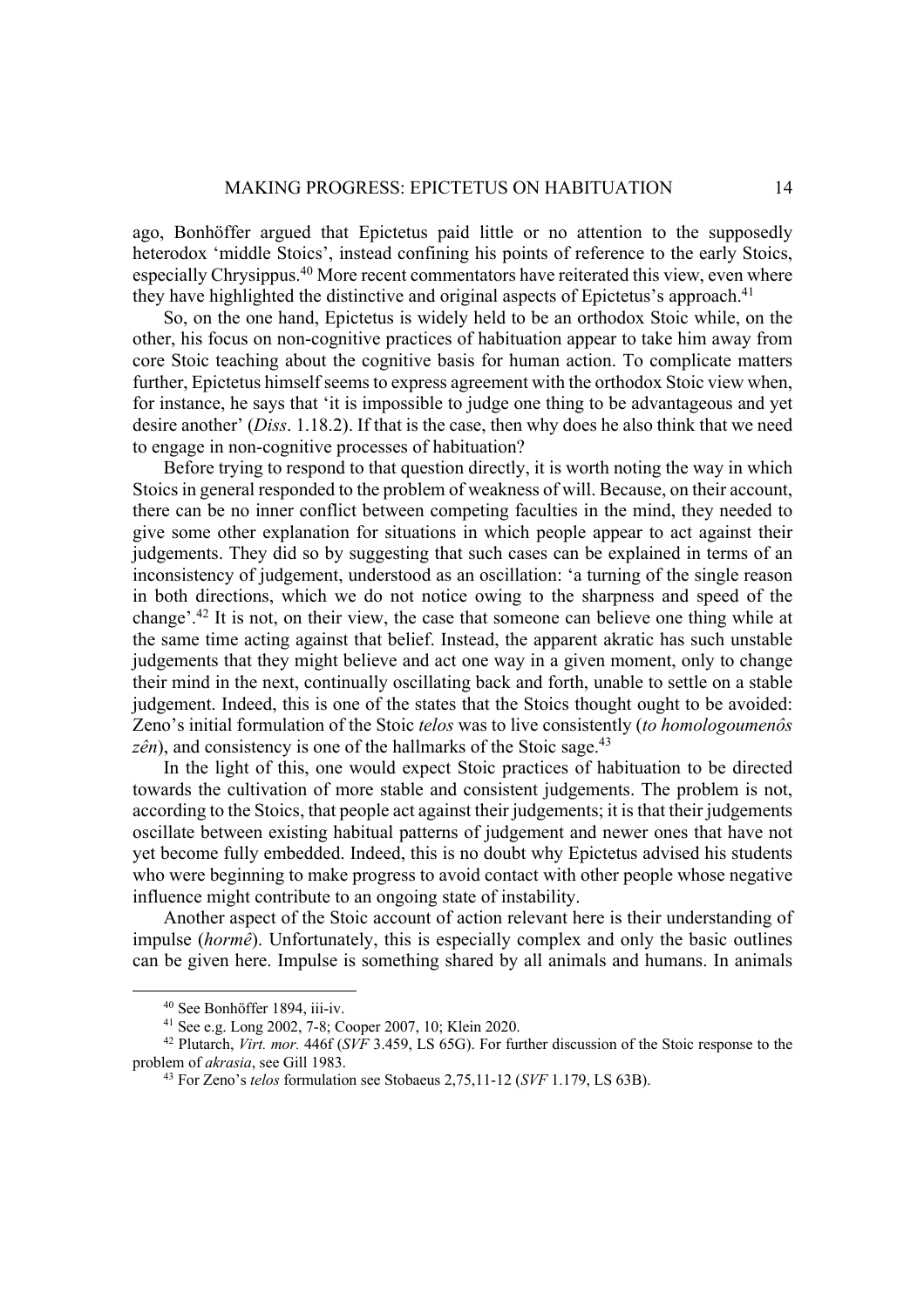and children this is non-rational, but in adult humans this develops into what the Stoics call rational impulse (*logikê hormê*).44 Impulse is thus something that can develop, in this case from something non-rational and instinctive into something rational. An ideal process of development would see a human being mature into a fully rational agent with perfectly rational impulse. But, of course, things rarely work out that way: the process of development towards perfect rationality is often impeded or diverted. The important point to note in the present context is that impulse is something that can develop and improve. Indeed, Epictetus lists it as one of the objects of his programme of philosophical training. There are, he says, three areas (*topoi*) in which someone who wants to be good must be trained. The second of these is concerned with *hormê* and *aphormê*, so that one 'behaves appropriately, in an orderly way, with good reason, and not carelessly' (*Diss*. 3.2.2).

One of our main sources for the early Stoic account of impulse (*hormê*) lists a number of different types, and one of these is *hexis hormetikê*, which one might translate as 'dispositional impulse',<sup>45</sup> or, in the present context, 'habitual impulse'. It is unclear at first glance where this ought to fit into the Stoic account of action: if impulses are produced by beliefs that are, in turn, produced by judgements, how can they also be underlying dispositions or habits? It has been suggested that in order to make sense of this the Stoics must have been committed to two different types of impulse: there are i) underlying dispositional or habitual impulses already in place before we make judgements, and ii) the impulses directly produced by our judgements.<sup>46</sup> It has been argued that the first type have a strong influence on the second type, in so far as our underlying dispositions or habits will shape the sorts of propositions presented to the mind for assent.<sup>47</sup> For example, a person at the beginning of a new diet may judge that they ought not to eat cake any more, but if their underlying disposition persistently presents to their mind the thought 'I really like cake', it is perhaps unsurprising that their still inconsistent judgement sometimes endorses that statement and they succumb to eating cake. The task at hand for such a person is to try to alter their underlying dispositional or habitual impulse (*hexis hormetikê*) in order to change the sorts of propositions presented to the mind for assent.

This is why Epictetus pays so much attention to habituation. It is in order to transform these underlying dispositional or habitual impulses. For someone trying to transform their way of life, this often involves trying to overcome engrained habits of thinking that are at odds with a newly embraced set of beliefs. But how does one do this? Epictetus has already given us an answer. Each time someone manages to act in accordance with their

<sup>44</sup> See e.g. Stobaeus 2,86,17-87,13 (*SVF* 3.169, LS 53Q). 45 Stobaeus 2.87,9-13 (*SVF* 3.169). The text reads *tês hexeôs tês hormêtikês*, which Pompery 1999, 55, translates as 'the condition which is able to impel'. Annas 1992, 91 opts for 'impulsory state'. I take

<sup>&</sup>lt;sup>46</sup> See the helpful discussion in Annas 1992, 100-01.<br><sup>47</sup> Ibid.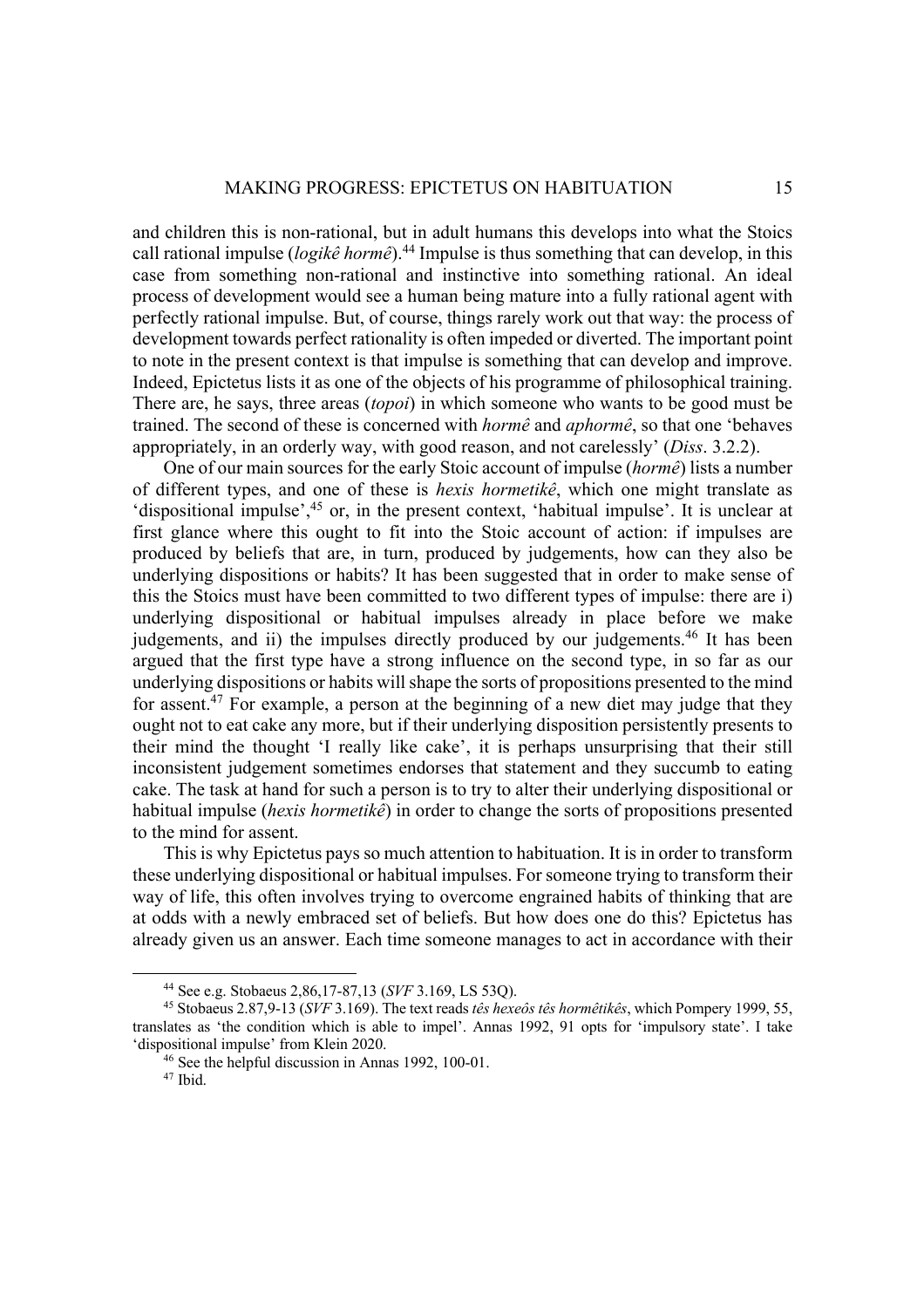new belief, they contribute to the inculcation of a new habitual way of thinking. Every time the person who habitually thinks 'I really like cake' manages to avoid assenting to this, and so resists eating cake, that underlying habitual way of thinking is weakened. If they resist eating cake often enough, they may eventually fall out of the habit of thinking about cake at all. The habitual impulse will be reshaped by a virtuous circle of the sort we saw Epictetus describe earlier. This will contribute to reaching the goal where one's habitual impulses are fully in line with one's professed beliefs. It is much easier to resist the temptation of cake if one is not continually thinking 'I really like cake'!

# References

- Ackrill, J. L. (1963), *Aristotle's Categories and De Interpretatione* (Oxford: Clarendon Press).
- Annas, Julia (1992), *Hellenistic Philosophy of Mind* (Berkeley: University of California Press).
- Arnim, H. von (1903-24), *Stoicorum Veterum Fragmenta* (Leipzig: Teubner).
- Barnes, Jonathan (1997), *Logic and the Imperial Stoa* (Leiden: Brill).
- Bonhöffer, Adolf (1894), *Die Ethik des Stoikers Epictet* (Stuttgart: Ferdinand Enke).
- Boter, Gerard (1999), *The Encheiridion of Epictetus and its Three Christian Adaptations* (Leiden: Brill).
- Brennan, Tad, and Brittain, Charles (2002), *Simplicius, On Epictetus Handbook*, 2 vols (London: Duckworth).
- Brouwer, René (2014), *The Stoic Sage: The Early Stoics on Wisdom, Sagehood and Socrates* (Cambridge: Cambridge University Press).
- Carter, Elizabeth (1758), *All the Works of Epictetus, Which are now Extant, Consisting of his Discourses, preserved by Arrian, in Four Books, the Enchiridion, and Fragments* (London: S. Richardson).
- Cherniss, H. (1976), *Plutarch, Moralia: Volume 13.2* (Cambridge, MA: Harvard University Press).
- Cooper, John M. (2007), 'The Relevance of Moral Theory to Moral Improvement in Epictetus', in Theordore Scaltsas and Andrew S. Mason, eds, *The Philosophy of Epictetus* (Oxford: Oxford University Press), pp. 9-19.
- Gill, Christopher (1983), 'Did Chrysippus Understand Medea?', *Phronesis* 28, 136-49.
- Graver, Margaret (2007), *Stoicism and Emotion* (Chicago: University of Chicago Press).
- Graver, Margaret, and Long, A. A. (2015), *Seneca, Letters on Ethics to Lucilius* (Chicago: The University of Chicago Press).
- Hadot, Ilsetraut (1996), *Simplicius, Commentaire sur le Manuel d'Épictète* (Leiden: Brill).
- Hard, Robin (2014), *Epictetus: Discourses, Fragments, Handbook* (Oxford: Oxford University Press).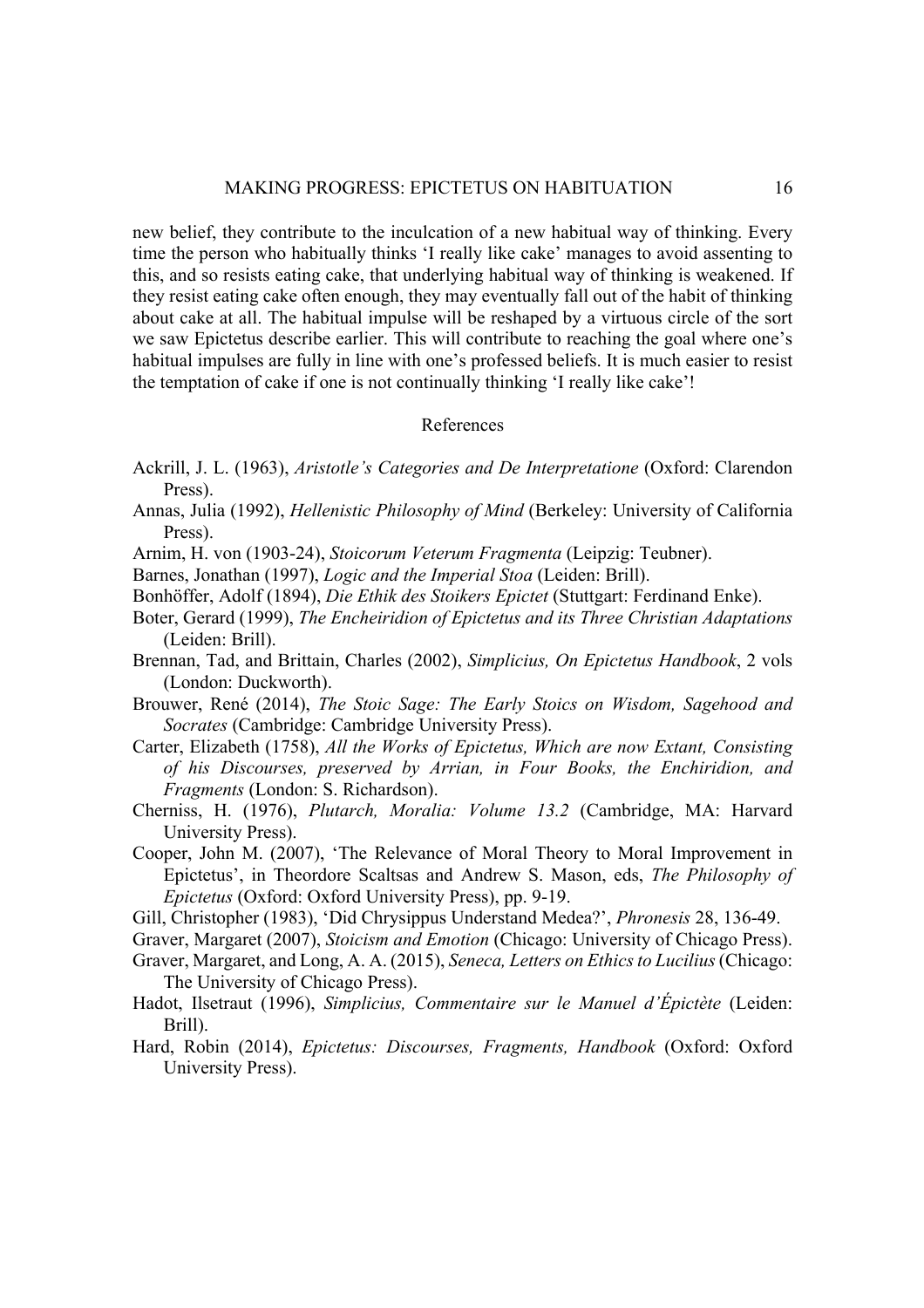Hense, O. (1905), *C. Musonii Rufi Reliquiae* (Leipzig: Teubner).

- Hijmans, Benjamin Lodewijk (1959), *Askêsis: Notes on Epictetus' Educational System* (Assen: Van Gorcum).
- Inwood, Brad (1985), *Ethics and Human Action in Early Stoicism* (Oxford: Clarendon Press).
- Inwood, Brad (2017), 'The Legacy of Musonius Rufus', in Troels Engberg-Pedersen, ed., *From Stoicism to Platonism: The Development of Philosophy, 100 BCE-100 CE* (Cambridge: Cambridge University Press), pp. 254-76.
- Jedan, Christoph (2009), *Stoic Virtues: Chrysippus and the Religious Character of Stoic Ethics* (London: Continuum).
- Klein, Jacob (2020), 'Desire and Impulse in Epictetus and the Older Stoics', *Archiv für Geschichte der Philosophie*, advance online November 2020, DOI 10.1515/agph-2017-0113
- Lloyd, A. C. (1978), 'Emotion and Decision in Stoic Psychology', in John M. Rist, ed., *The Stoics* (Berkeley: University of California Press), pp. 233-46.
- Long, George (1887), *The Discourses of Epictetus with the Encheiridion and Fragments* (London: Bell).
- Long, A. A. (2002), *Epictetus: A Stoic and Socratic Guide to Life* (Oxford: Clarendon Press).
- Long, A. A., and Sedley, D. N. (1987), *The Hellenistic Philosophers* (Cambridge: Cambridge University Press).
- Matheson, P. E. (1916), *Epictetus: The Discourses and Manual, Together with Fragments of his Writings*, 2 vols (Oxford: Clarendon Press).
- Oldfather, W. A. (1925-28), *Epictetus, The Discourses as Reported by Arrian, the Manual, and Fragments*, 2 vols (Cambridge, MA: Harvard University Press).
- Pomeroy, Arthur J. (1999), *Arius Didymus, Epitome of Stoic Ethics* (Atlanta, GA: Society of Biblical Literature).
- Rist, J. M. (1969), *Stoic Philosophy* (Cambridge: Cambridge University Press).
- Roskam, Geert (2005), *On the Path to Virtue: The Stoic Doctrine of Moral Progress and its Reception in (Middle-)Platonism* (Leuven: Leuven University Press).
- Sambursky, S. (1959), *Physics of the Stoics* (London: Routledge & Kegan Paul).
- Scheggio, J. (1554), *Arriani Nicomediensis de Epicteti philosophi, praeceptoris sui, dissertationibus Libri IIII* (Basil: Joannes Oporinus).
- Schenkl, Henricus (1916), *Epicteti Dissertationes ab Arriano Digestae* (Leipzig: Teubner).
- Schweighauser, J. (1799-1800), *Epicteteae Philosophiae Monumenta*, 5 vols (Leipzig: Weidmann).
- Sellars, John (2009), *The Art of Living: The Stoics on the Nature and Function of Philosophy*, Second Edition (London: Bristol Classical Press).